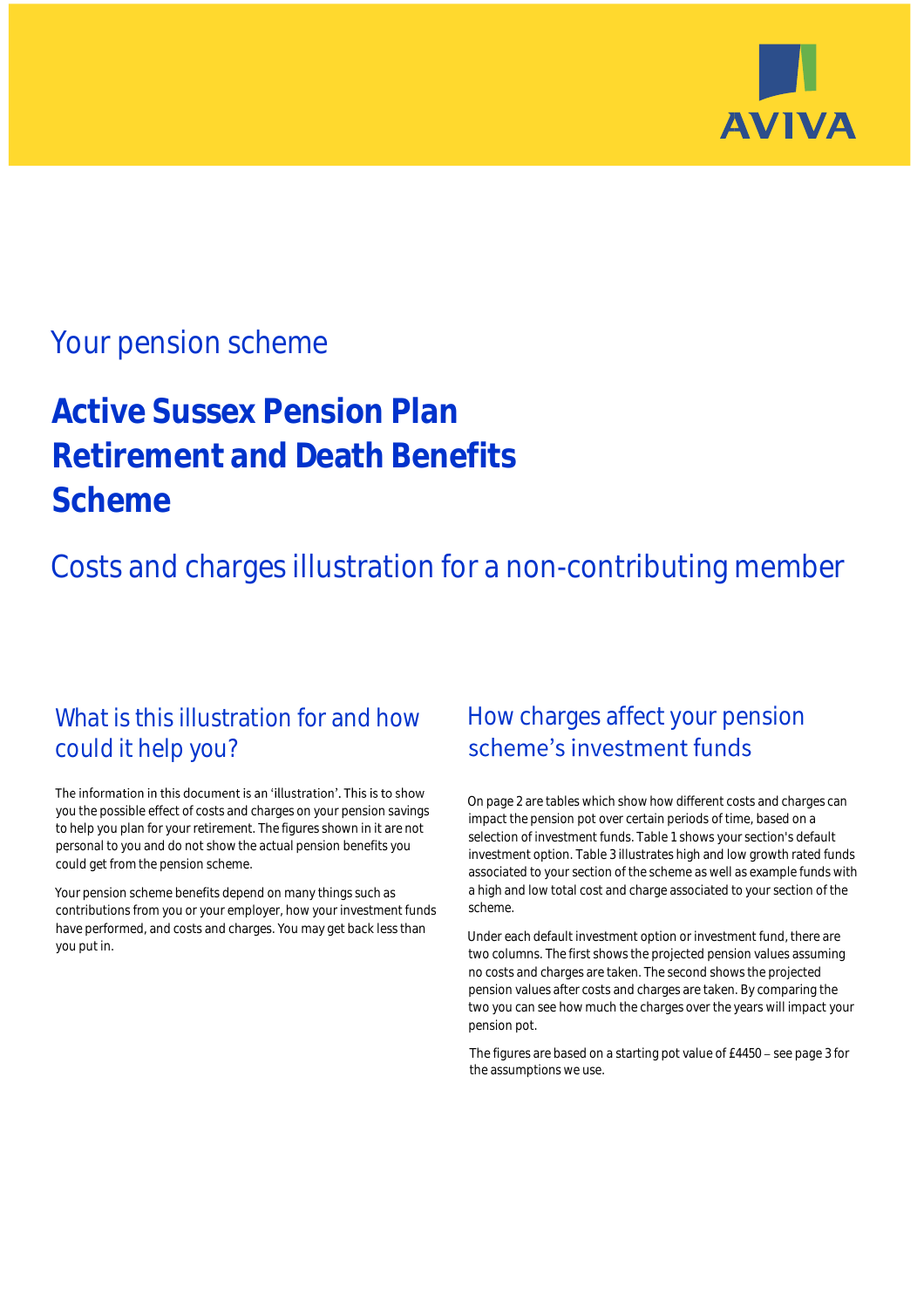**Table 1**

| Illustration of effect of costs and charges on the Default Investment Option in<br><b>Active Sussex Pension Plan Retirement and Death Benefits Scheme</b> |                                       |                                    |  |  |  |  |  |  |
|-----------------------------------------------------------------------------------------------------------------------------------------------------------|---------------------------------------|------------------------------------|--|--|--|--|--|--|
|                                                                                                                                                           | <b>My Future</b>                      |                                    |  |  |  |  |  |  |
|                                                                                                                                                           |                                       | Assumed growth rate 3.3% (p.a.)    |  |  |  |  |  |  |
|                                                                                                                                                           | Assumed costs and charges 0.6% (p.a.) |                                    |  |  |  |  |  |  |
| At end of year                                                                                                                                            | Projected value assuming no           | <b>Projected value after costs</b> |  |  |  |  |  |  |
|                                                                                                                                                           | costs and charges are taken           | and charges are taken              |  |  |  |  |  |  |
| $\mathbf{1}$                                                                                                                                              | £4,500                                | £4,470                             |  |  |  |  |  |  |
| $\overline{2}$                                                                                                                                            | £4,550                                | £4,490                             |  |  |  |  |  |  |
| 3                                                                                                                                                         | £4,590                                | £4,510                             |  |  |  |  |  |  |
| 4                                                                                                                                                         | £4,640                                | £4,530                             |  |  |  |  |  |  |
| 5                                                                                                                                                         | £4,690                                | £4,550                             |  |  |  |  |  |  |
| 10                                                                                                                                                        | £4,950                                | £4,660                             |  |  |  |  |  |  |
| 15                                                                                                                                                        | £5,220                                | £4,760                             |  |  |  |  |  |  |
| 20                                                                                                                                                        | £5,510                                | £4,870                             |  |  |  |  |  |  |
| 25                                                                                                                                                        | £5,810                                | £4,980                             |  |  |  |  |  |  |

£6,130 £6,470 £6,750 £6,920 £6,950

### **Table 2**

**30 35**

**40 45 50**

| List of Funds included in the Default Investment Option |                       |                    |
|---------------------------------------------------------|-----------------------|--------------------|
| <b>Fund name</b>                                        | <b>Total Cost and</b> | <b>Growth Rate</b> |
|                                                         | Charge (p.a.)         | (p.a.)             |
| Av My Future Consolidation-FPMFCONP                     | 0.56%                 | 2.40%              |
| Av My Future Growth-FPMFGROP                            | 0.62%                 | 3.60%              |
|                                                         |                       |                    |
|                                                         |                       |                    |
|                                                         |                       |                    |
|                                                         |                       |                    |
|                                                         |                       |                    |
|                                                         |                       |                    |
|                                                         |                       |                    |
|                                                         |                       |                    |

**Aviva Life & Pensions UK Limited.**

Registered in England No. 3253947. Registered office: Aviva, Wellington Row, York, YO90 1WR. Authorised by the Prudential Regulation Authority and regulated by the Financial Conduct Authority and the Prudential Regulation Authority. Firm Reference Number 185896. **aviva.co.uk** TEMP GFI NG071309 09/2018

£5,100 £5,210

£5,280 £5,250 £5,130